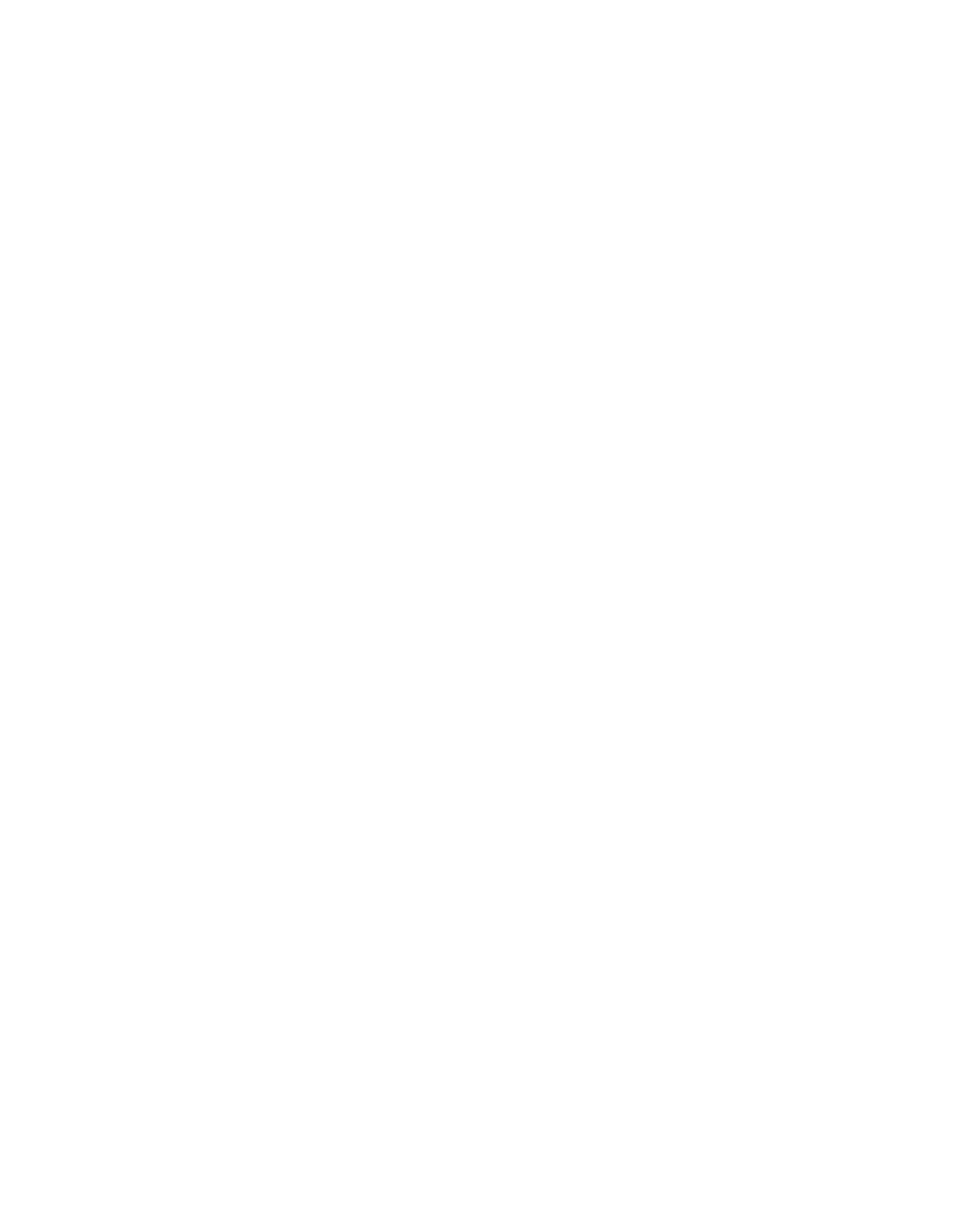# **MEGHALAYA STATE ELECTRICITY REGULATORY COMMISSION**

**1st Floor (Front Block Left Wing), New Administrative Building**

**Lower Lachumiere, Shillong – 793001**

### **East Khasi Hills District, Meghalaya**

#### **In the matter of:**

Review of True up of FY 2013-14 and FY 2014-15 of Transmission Business and Revised Transmission Tariff for Transmission of power in the State of Meghalaya.

#### **AND**

#### **In the matter of:**

Meghalaya Power Transmission Corporation Limited **- Petitioner**

(Herein after referred to as MePTCL)

**Coram** 

**WMS Pariat, IAS (Retd)**

**Chairman** 

## **ORDER**

Dated: 30.03.2017

#### **I. True up for FY 2013-14**

**Return on Equity:** 

#### **Petitioner's Submission**

The Honorable Commission had allowed an amount of Rs. 9.43 Crore to MePTCL as Return on Equity for FY 2013-14 based on the opening equity for the year as per 'The Meghalaya Power Sector Reforms Transfer Scheme 2010'. This was taken as provisional value subject to correction when audited accounts are available.

However, the actual closing equity component (paid up capital  $+$  equity share pending allotment) as per the audited accounts of MePTCL for FY 2013-14 is Rs. 357.66 Crore. Similarly, the opening equity capital as per audited accounts for FY 2013-14 is Rs. 310.23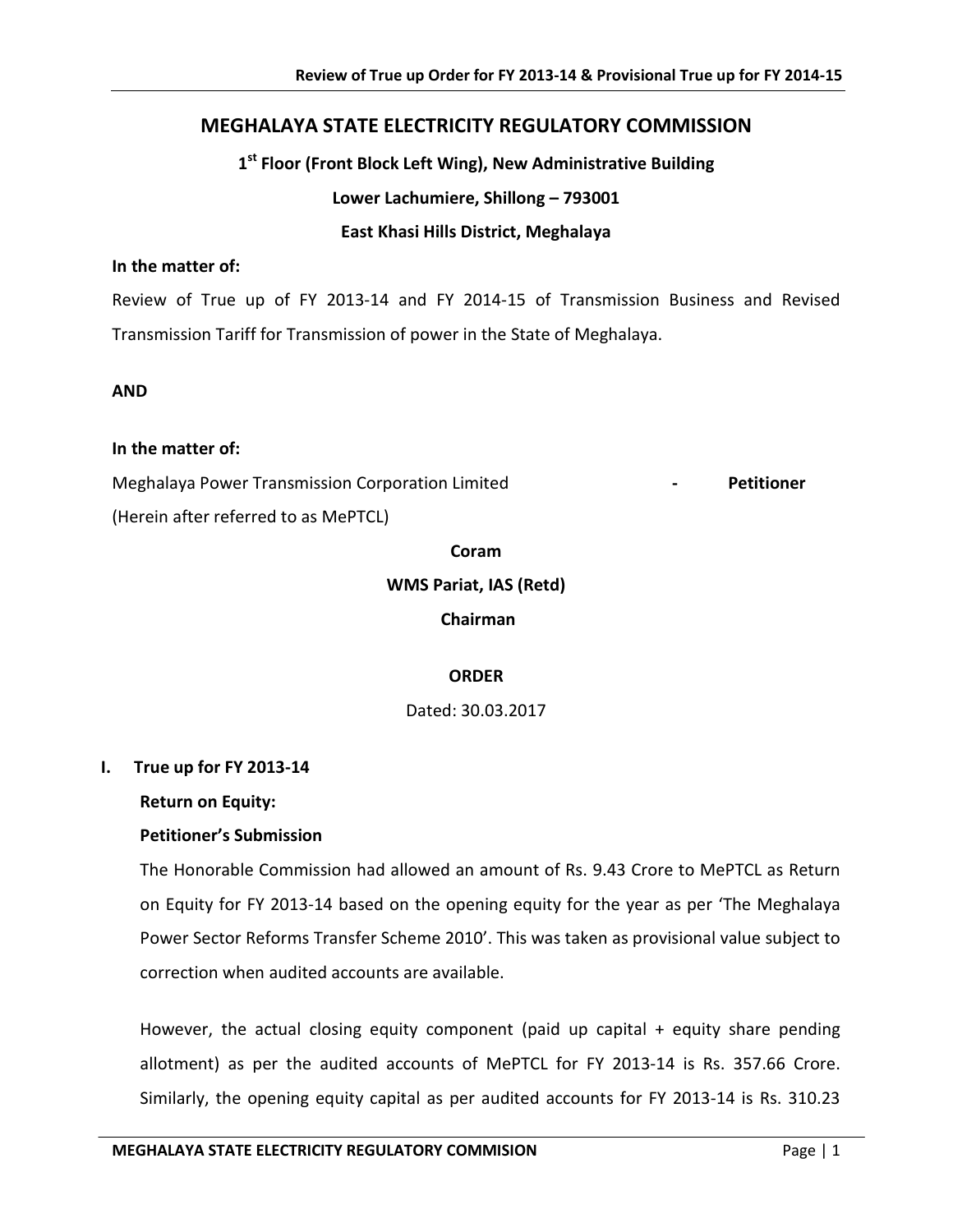Crore. As such, the average equity capital for FY 2013-14, for calculation of RoE, works out to be Rs. 333.94 Crore.

It may be noted that, for the first year of operation, the equity component appearing in the balance sheet as per the transfer scheme is to be considered for computation of Return on Equity and the Commission had approved only provisional values subject to correction at the time of audited accounts reflecting the size of equity. Based on these submissions, the true up of Return on Equity comes up to be as shown below:

**Table 1: Interest on Equity Capital for FY 2013-14 (Rs. Crore)**

| <b>Particulars</b>            | <b>Actual of MePTCL</b> |
|-------------------------------|-------------------------|
| Equity considered for true up | 333.94                  |
| RoE (%)                       | 14%                     |
| Return on Equity              | 46.95                   |

The Petitioner prays to the Honorable Commission to kindly allow the deviation which is as per the Audited Statement of Accounts.

## **Commission's analysis and orders**

The Licensee have filed petition seeking true up of their business for FY 2013-14 and provisional true up of FY 2014-15 and also for determination of ARR and tariff for the FY 2016-17 on 05.02.2016. The audit report of FY 2013-14 was submitted by MeECL on 17.03.2016.

The Commission made clear the implications of the Regulations that the true up exercise without the C&AG audit report shall be interim approval only, subject to readjustment of revenue gap/surplus after filing of the petition along with C&AG reports. Similarly, without audited accounts as in FY 2014-15, it should only be treated as Review of the ARR and the same shall be subject to corrections on filing of the C&AG audited accounts.

The claim of the licensee for Return on equity projected for review on Rs. 333.94 Crore for FY 2013-14 does not correspond with the GFA held as on 01.04.2013 at Rs. 222.47 Crore.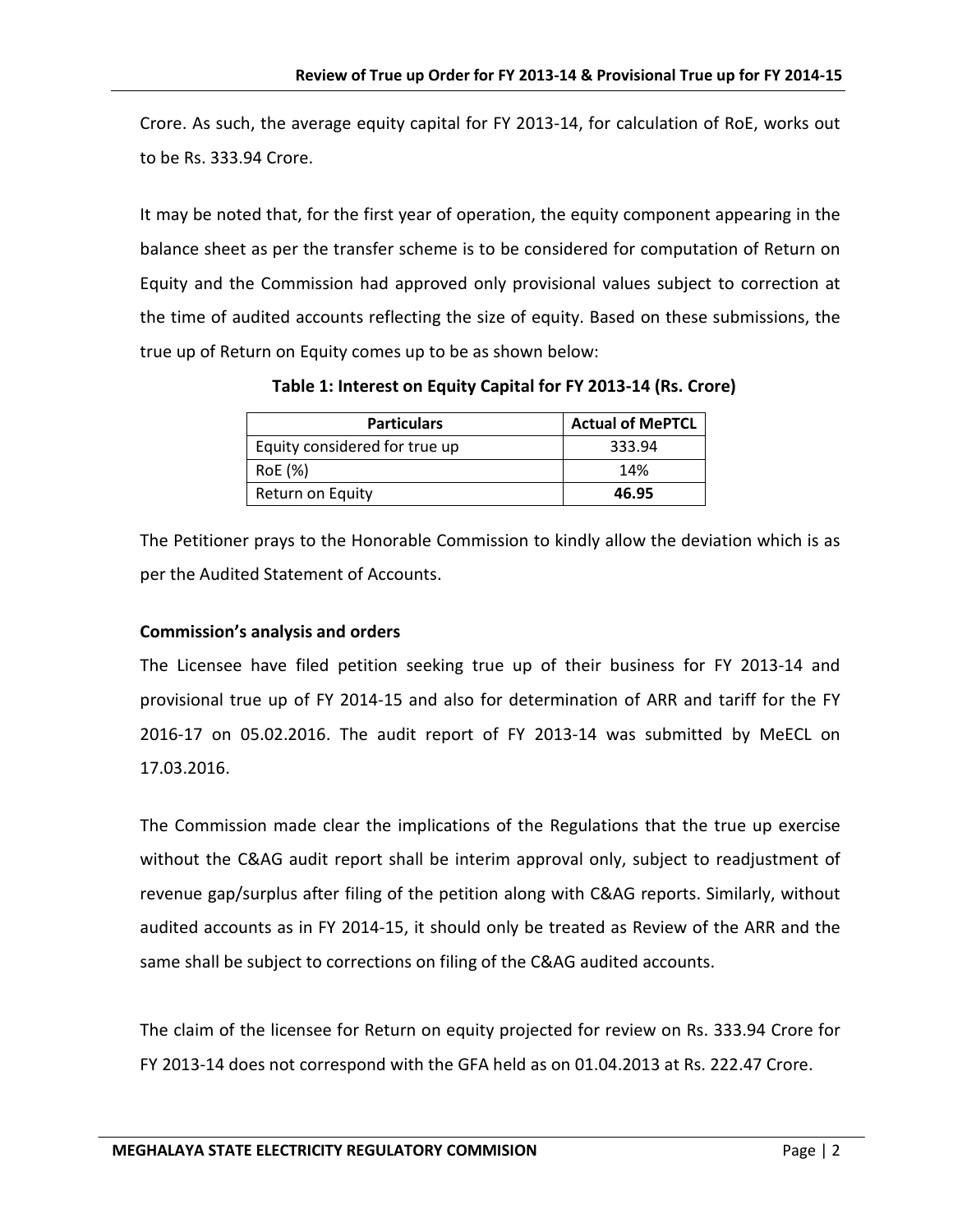The Commission would like to refer to the APTEL judgement dated 17.12.2014 in Appeals No. 142 and 168 of 2013 between Mawana Sugars Ltd Vs PSERC and others, and the relevant paragraph is reproduced hereunder.

*"38. Admittedly, the Transfer Scheme as notified by the State Government is not under challenge. However, the State Commission is authorized to carry out a prudence check of the balance sheet. This Tribunal in the past has held that the State Commission is not bound to accept the figures as given in the audited balance sheet in to and can determine the return on equity and other expenses after prudence check. In this case, there was no induction of fresh funds and the equity as on the date of transfer has been increased from Rs. 2946.11 crores to Rs. 6687.26 crores. The increase as explained by PSPCL in their letter dated 26.2.2013 is on account of treating the consumer contribution and grants and subsidies towards the capital assets as standing in the audited accounts of the Electricity Board as equity. In our opinion, the State Commission should have allowed return on equity on the actual equity of Rs. 2946.11 crores to be apportioned to PSPCL and PSTCL."*

The Commission in the circumstances considers as per the Books of Accounts the equity capital shall be computed on the Gross Fixed Assets and additions during the year to be compliant with the requirement of Regulations.

Accordingly, the GFA is considered at Rs. 222.47 Crore as on 01.04.2013, as appeared in the balance sheet. Equity capital at 30% of GFA at the end of FY 2013-14 works out to Rs. 87.33 Crore.

Accordingly, the equity capital and Return on Equity capital is computed in the Table below:

|                                       | (Rs. Crore) |
|---------------------------------------|-------------|
| GFA As on 01.04.2013                  | 222.47      |
| Additions during FY 2013-14           | 138.66      |
| Total                                 | 361.13      |
| Deletions/Retirements                 | 1.37        |
| <b>Closing GFA</b>                    | 359.76      |
| 30% equity capital on the GFA opening | 66.74       |

# **Table 2: GFA-Equity- Return on Equity**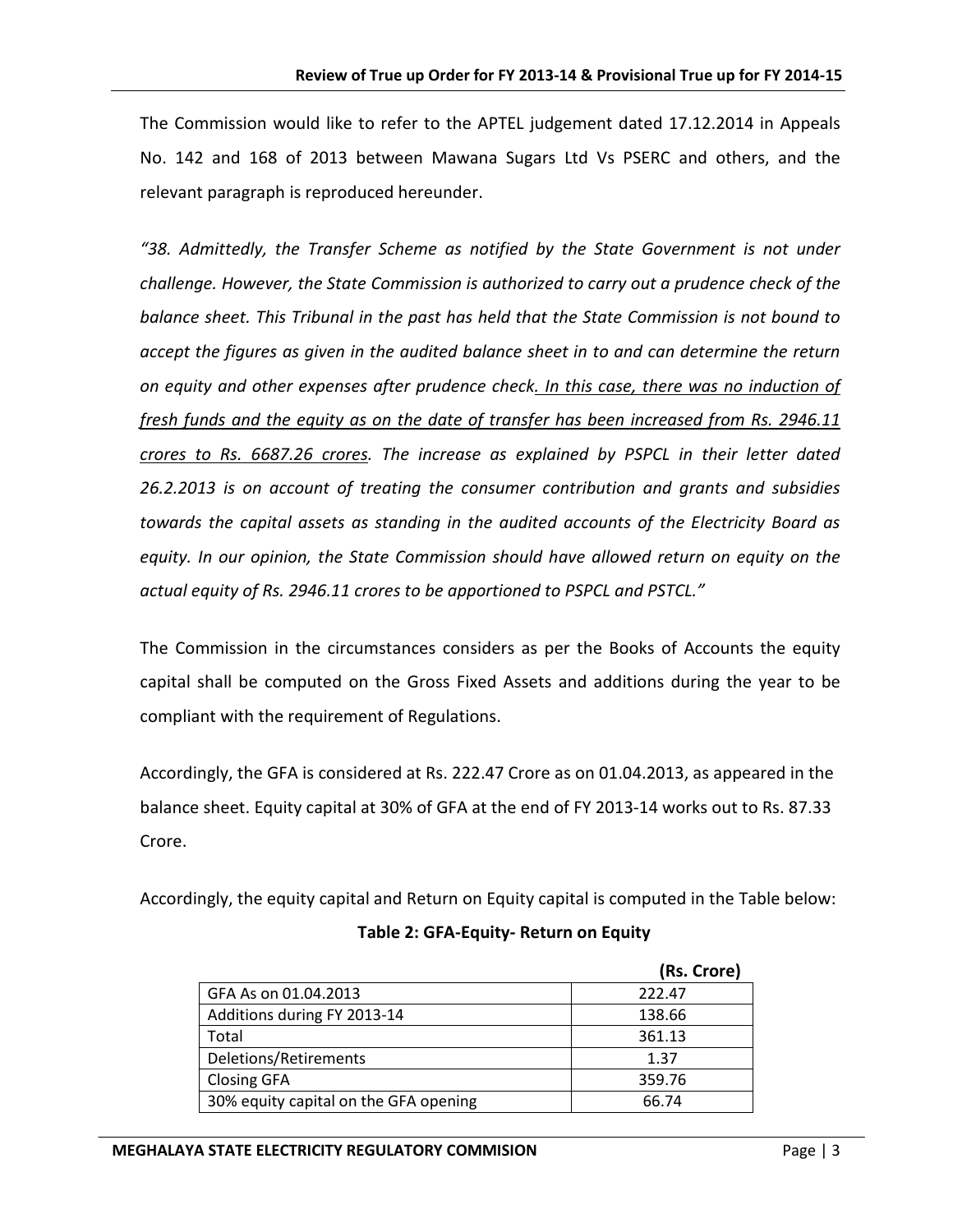| 30% equity on addition                    | 41.60  |
|-------------------------------------------|--------|
| Total                                     | 108.34 |
| Return on equity at 14% (Rs. 108.34 X14%) | 15.17  |

**The Commission approves Rs. 15.17 Crore Returns on Equity in the review for the FY 2013- 14.**

#### **Interest on Working Capital**

#### **Petitioner's submission**

The Commission has computed the Interest on Working Capital on a normative basis, to be Rs. 2.15 Crore against the Petitioner's claim of Rs. 2.66 Crore for FY 2013-14. However, the Petitioner would like to submit the following points regarding the computation for review of the Hon'ble Commission:

- a. The O&M expenses of the holding company, MeECL is supposed to be equally divided among the three subsidiaries to arrive at the total O&M cost of transmission business of MePTCL. This is because some of the functions of Transmission Company are carried out by the holding company MeECL. But while arriving at the 1 (one) month's O&M expense for determination of working capital requirement, the O&M expenses of the holding company has been excluded.
- b. The opening GFA that the Honorable Commission has considered is Rs. 131.10 Crore whereas as per the audited statement of accounts, it stands at Rs. 221.17 Crore. The Hon'ble Commission has also considered the opening GFA as on 01.04.2013 as Rs. 221.17 Crore in the impugned order in Table 4.3 at Page 23 of the Order, while calculation of depreciation. As such, there seems to be a mismatch in the two figures considered.
- c. The approved revenue from operation in FY 2013-14 is Rs. 62.56 Crore as approved in the impugned order dated  $30<sup>th</sup>$  March 2016. As such, the two months of receivables work out to be Rs. 10.43 Crore as against Rs. 9.38 Crore considered by the Commission.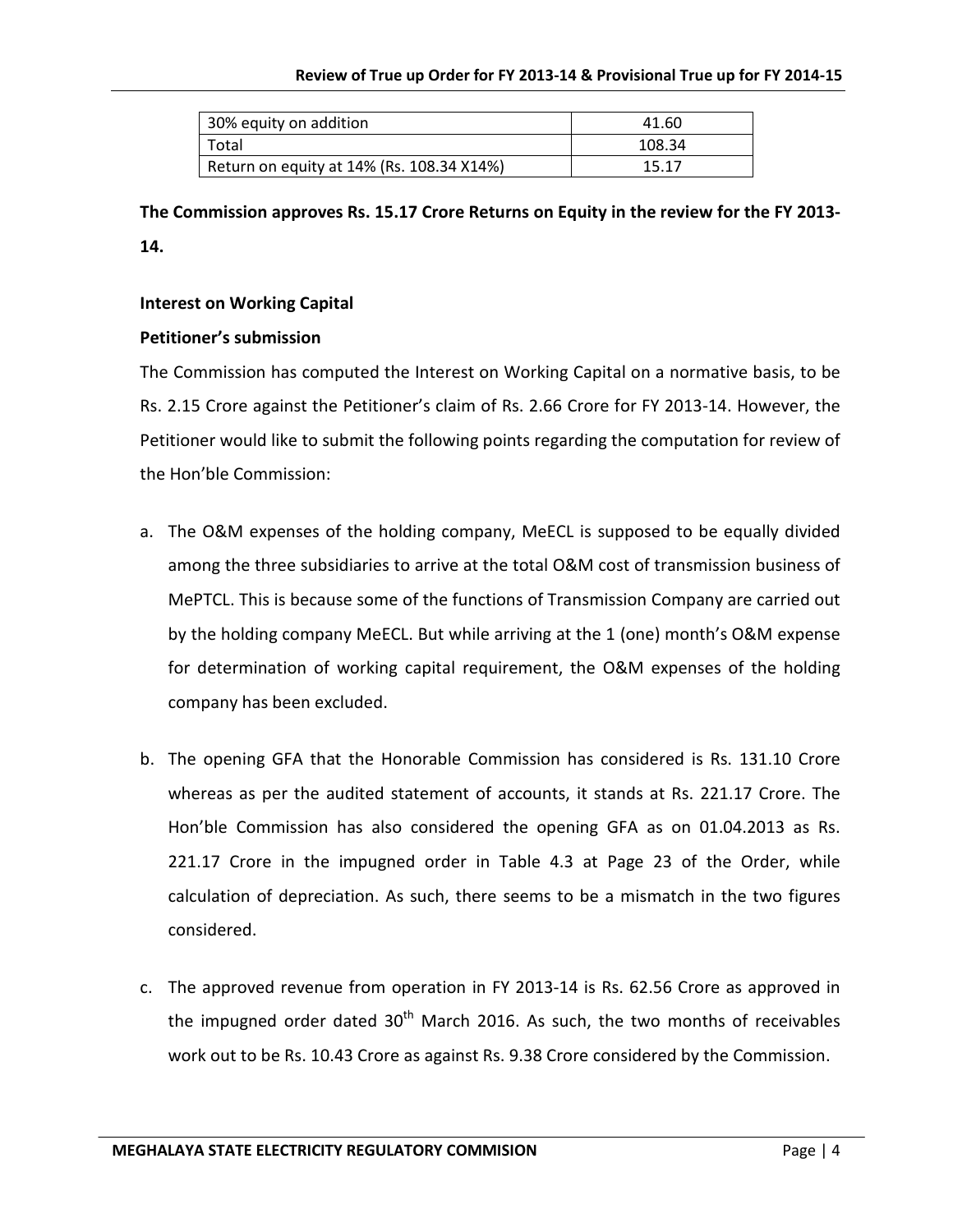Owing to these, the Interest on Working Capital computed by the Petitioner differs from that computed by the Honorable Commission. The calculations of the Petitioner are presented here as follows:

| Sl. No. | <b>Particulars</b>                             | <b>Amount (Rs. Crore)</b> |
|---------|------------------------------------------------|---------------------------|
| A       | O&M Expenses for 12 months                     | 49.54                     |
| B       | O&M Expense for 1 month (A/12)                 | 4.13                      |
| C       | Opening Fixed Assets for FY 2013-14            | 221.17                    |
| D       | 1% Spares budgeted for FY 13-14 (1% of C)      | 2.21                      |
| E.      | Maintenance spares budget post escalation @ 6% | 2.34                      |
| F       | Receivables for 2 months                       | 10.43                     |
| G       | Total Working Capital (B+E+F)                  | 16.90                     |
| н       | SBI short term PLR as on 01 April 2013         | 14.75%                    |
|         | <b>Interest on Working Capital</b>             | 2.49                      |

**Table 3: Computation of Interest on Working Capital of MePTCL for FY 2013-14**

The Petitioner humbly prays to the Honorable Commission to kindly review the calculation of interest on working capital and approves Rs. 2.49 Crore as interest on working capital for FY 2013-14.

## **Commission's analysis and orders**

The Licensee have filed petition seeking true up of their business for FY 2013-14 and provisional true up of FY 2014-15 and also for determination of ARR and tariff for the FY 2016-17 on 05.02.2016. The audit report of FY 2013-14 was submitted by MeECL on 17.03.2016.

The Commission made clear the implications of the Regulations that the true up exercise without the C&AG audit report shall be interim approval only, subject to readjustment of revenue gap/surplus after filing of the petition along with C&AG reports. Similarly, without audited accounts like in FY 2014-15, it should only be treated as Review of the ARR and the same shall be subject to corrections on filing of the CAG audited accounts.

The Commission considers that the holding company, MeECL, has no business to spend/meet working capital requirement in the day to day operations. The O&M expenses of MeECL were absorbed by three new corporations' viz., MePGCL, MePTCL and MePDCL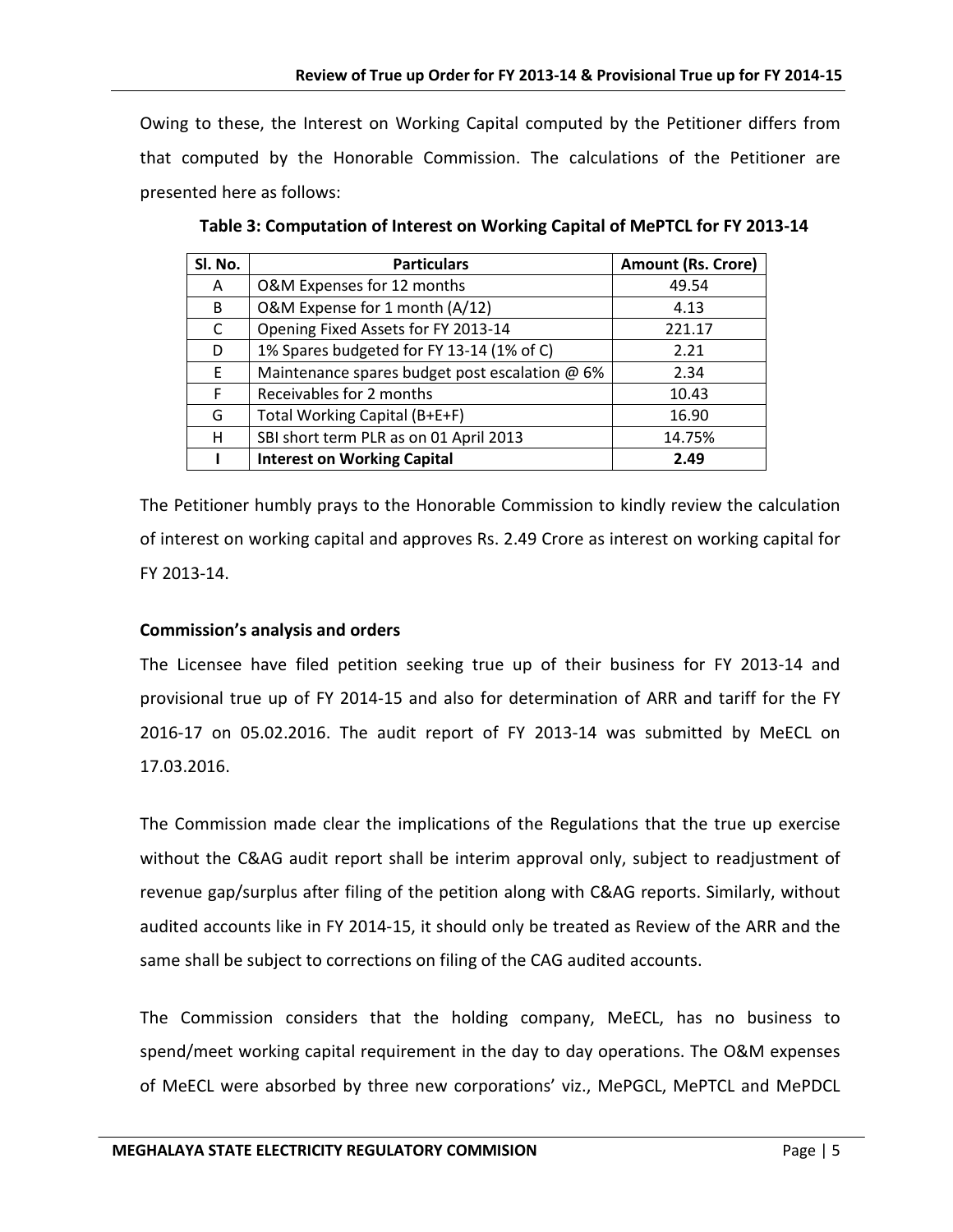whose functions and activities are being coordinated centrally by MeECL, till the transfer scheme has been implemented as per the Orders of Govt. of Meghalaya.

The Commission does not factor the O&M expenses and other components of MeECL for calculation of working capital needs of MePTCL, MePGCL and MePDCL.

The interest on working capital as per Regulation 77 for transmission tariff is considered as tabulated below:

| SI. No.        | <b>Particulars</b>                                                                         | <b>Amount (Rs. Crore.)</b> |
|----------------|--------------------------------------------------------------------------------------------|----------------------------|
| 1              | O&M Expenses for 1 month (Excl. MeECL O&M<br>Costs) i.e., (Rs.45.64 Crore /12)             | 3.81                       |
| $\overline{2}$ | 1% of maintenance spares on opening GFA<br>1.4.2013 escalated at 6% P.A (Rs. 222.47 Crore) | 2.36                       |
| 3              | Receivables for 2 months (Rs. 68.57 Crore)                                                 | 1143                       |
|                | <b>Total</b>                                                                               | 17.60                      |
| 4              | Interest at 14.45%                                                                         | 2.54                       |

**The Commission considers Rs. 2.54 Crore for Interest on Working Capital, in the review for FY 2013-14.**

#### **Depreciation:**

#### **Petitioner's submission**

In the original petition dated  $9<sup>th</sup>$  February 2016, the Petitioner had proposed to allow the depreciation booked as per the audited accounts. However, the detailed methodology and calculation of depreciation, after consideration of value of fully depreciated assets, was not submitted. The Petitioner feels that because of this, the figures allowed by the Hon'ble Commission for depreciation are not matching with the actual figures as per accounts. The revised computations are presented before the Honorable Commission below: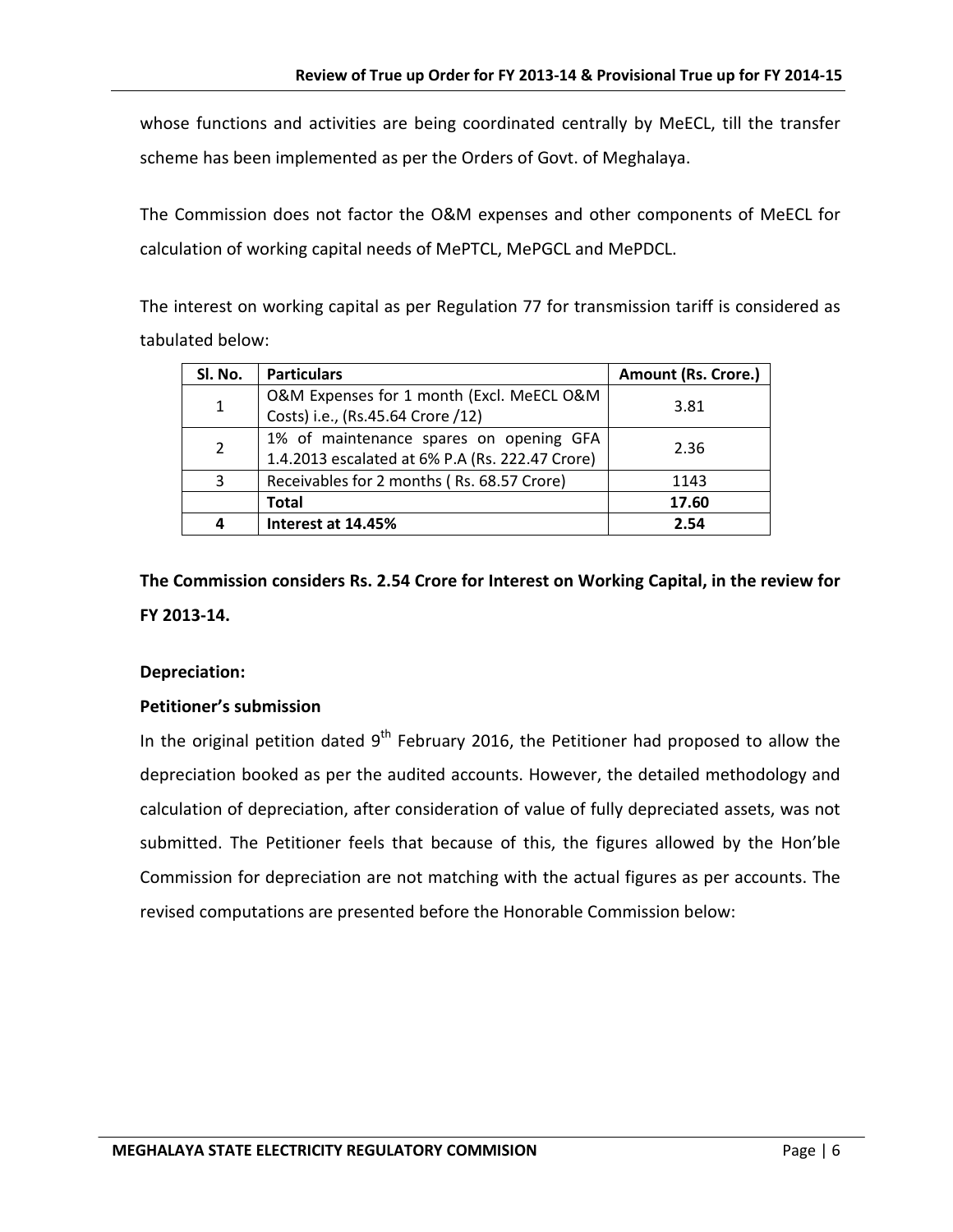| <b>Asset Type</b>                                              | <b>Opening</b><br>Value | <b>Closing</b><br>Value | Average<br>Value | <b>Fully</b><br><b>Depreciated</b><br><b>Assets</b> | <b>Net Asset</b><br><b>Value for</b><br><b>Depreciation</b> | <b>MSERC</b><br><b>Depreciation</b><br>Rate | <b>Depreciation</b> |
|----------------------------------------------------------------|-------------------------|-------------------------|------------------|-----------------------------------------------------|-------------------------------------------------------------|---------------------------------------------|---------------------|
| Land and<br>Land<br>Rights                                     | 1.30                    | 1.62                    | 1.46             | 0.00                                                | 1.46                                                        | 0%                                          | 0.00                |
| <b>Buildings</b><br>and Civil<br>Works                         | 11.83                   | 13.01                   | 12.42            | 0.20                                                | 12.22                                                       | 3.34%                                       | 0.41                |
| Plant &<br>Machinery,<br>Lines and<br>Cable<br><b>Networks</b> | 208.68                  | 344.41                  | 276.55           | 12.07                                               | 264.48                                                      | 5.28%                                       | 13.96               |
| <b>Vehicles</b>                                                | 0.03                    | 0.03                    | 0.03             | 0.03                                                | 0.00                                                        | 9.50%                                       | 0.00                |
| Furniture,<br><b>Fixtures</b><br>&Office<br>Equipment          | 0.62                    | 0.68                    | 0.65             | 0.33                                                | 0.32                                                        | 6.33%                                       | 0.02                |
| <b>Total</b>                                                   | 222.46                  | 359.75                  | 291.11           | 12.63                                               | 278.48                                                      |                                             | 14.39               |

|  | Table 4: Computation of Total Depreciation of MePTCL for FY 2013-14 (Rs. Crore) |  |
|--|---------------------------------------------------------------------------------|--|
|  |                                                                                 |  |

## **Table 5: Computation of Net Depreciation for True up of FY 2013-14**

| SI. No. | <b>Particulars</b>                                            | <b>Amount (Rs. Crore)</b> |
|---------|---------------------------------------------------------------|---------------------------|
| a.      | <b>Total Depreciation</b>                                     | 14.39                     |
| b.      | <b>Asset from Grants</b>                                      | 1.08                      |
| c.      | Less: Depreciation on (b) @average depreciation rate of 5.17% | 0.05                      |
| d.      | <b>Net Depreciation for True up</b>                           | 14.34                     |

The Petitioner humbly prays to the Honorable Commission to kindly approve the depreciation of Rs. 14.34 Crore for FY 2013-14 as against the approved figure of Rs. 13.55 Crore.

# **Commission's order and analysis**

The Licensee have filed petition seeking true up of their business for FY 2013-14 and provisional true up of FY 2014-15 and also for determination of ARR and tariff for the FY 2016-17 on 05.02.2016. The audit report of FY 2013-14 was submitted by MeECL on 17.03.2016.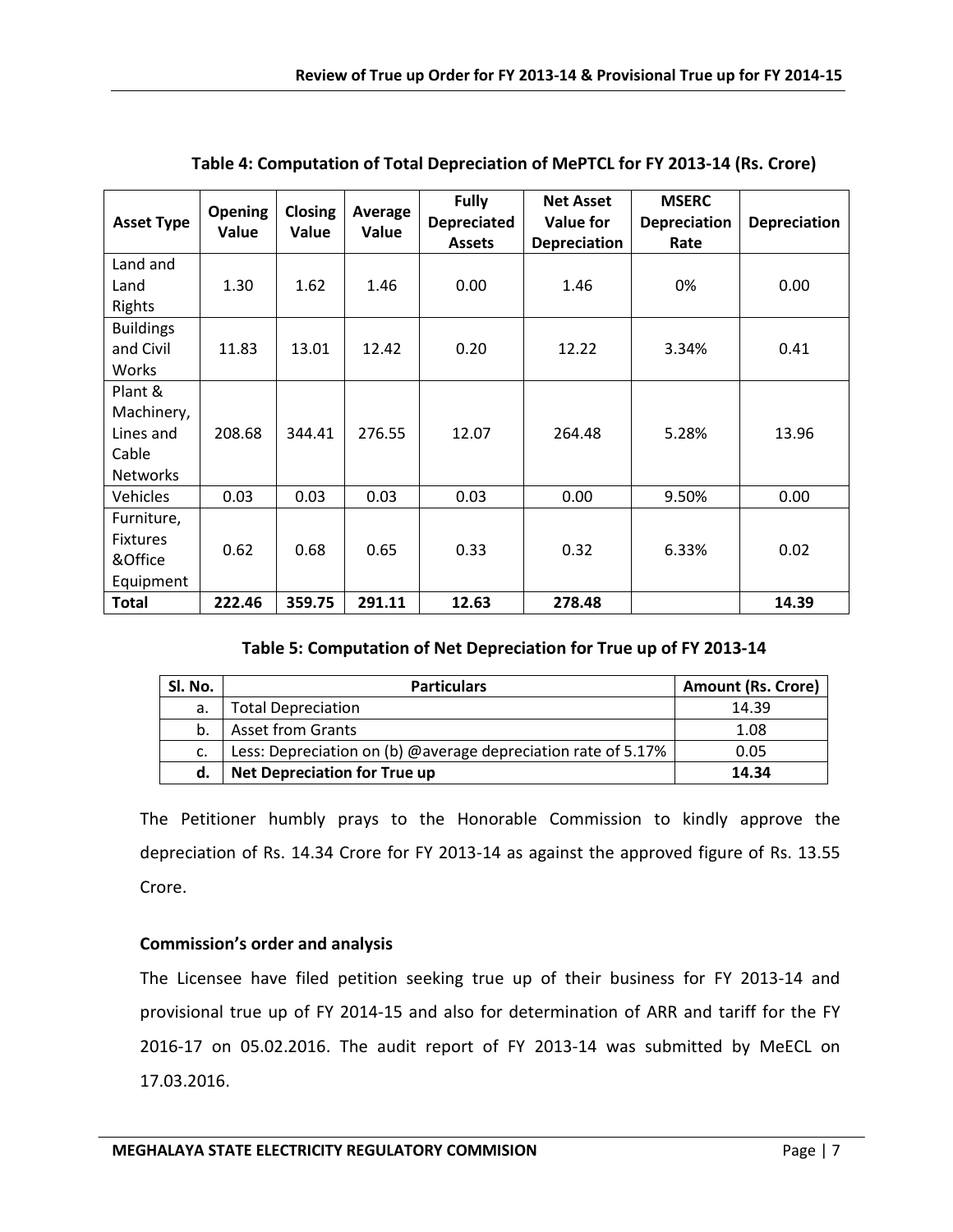The Commission made clear the implications of the Regulations that the true up exercise without the C&AG audit report shall be interim approval only subject to readjustment of revenue gap/surplus after filing of the petition along with C&AG reports. Similarly, without audited accounts like in FY 2014-15, it should only be treated as Review of the ARR and the same shall be subject to corrections on filing of the CAG audited accounts.

The Commission had approved GFA as on 01.04.2013 at Rs. 131.10 Crore in the Tariff Order for FY 2013-14. The Petitioner has projected Rs. 44.67 Crore as addition during the FY 2013- 14. The Commission in the Tariff Orders held that after the audited accounts are submitted, these figures shall be validated. As per the audited accounts opening GFA is at Rs. 222.47 Crore and the Petitioner has added Rs 138.66 Crore assets during FY 2013-14. The account disclose retirement at Rs. 1.37 Crore. The depreciation shall be calculated on 90% of asset value as per Regulation 78(d) of MSERC Regulations, 2011.

| <b>S. No.</b> | <b>Particulars</b>                                    | <b>Amount (Rs. Crore)</b> |
|---------------|-------------------------------------------------------|---------------------------|
| 1             | Opening GFA as on 01.04.2013                          | 222.47                    |
| $\mathcal{L}$ | Additions during FY 2013-14                           | 138.66                    |
| 3             | Retirements during FY 2013-14                         | 1.37                      |
| 4             | <b>Closing GFA</b>                                    | 359.75                    |
| 5             | Average Assets EXCL land value                        | 289.66                    |
| 6             | Average Depreciation at 4.66%                         | 13.53                     |
|               | Deduct Grants and Contributions value during the year | 0.05                      |
| 8             | Net Depreciation                                      | 13.48                     |

**Table 6: Depreciation for FY 2013-14 (Review)**

**The Commission approves Depreciation at Rs. 13.48 Crore in the review for the FY 2013- 14.**

|  | Table 7: Revised ARR for FY 2013-14 (Review) |  |  |  |  |
|--|----------------------------------------------|--|--|--|--|
|--|----------------------------------------------|--|--|--|--|

|                |                             |                 | (Rs. Crore)        |            |  |
|----------------|-----------------------------|-----------------|--------------------|------------|--|
| SI.            |                             | Approved in the | <b>Claimed for</b> | <b>Now</b> |  |
| <b>No</b>      | <b>Particulars</b>          | True up         | <b>Review</b>      | approved   |  |
| 1              | Return on Equity            | 9.43            | 46.95              | 15.17      |  |
| $\overline{2}$ | <b>O&amp;M Expenses</b>     | 49.54           | $\overline{ }$     | 49.54      |  |
| 3              | Interest on working capital | 2.15            | 2.49               | 2.54       |  |
| 4              | Depreciation                | 13.55           | 14.34              | 13.48      |  |
| 5              | Licensee Fee                | 0.04            | -                  | 0.04       |  |
| 6              | SLDC charges                | 1.31            | -                  | 1.31       |  |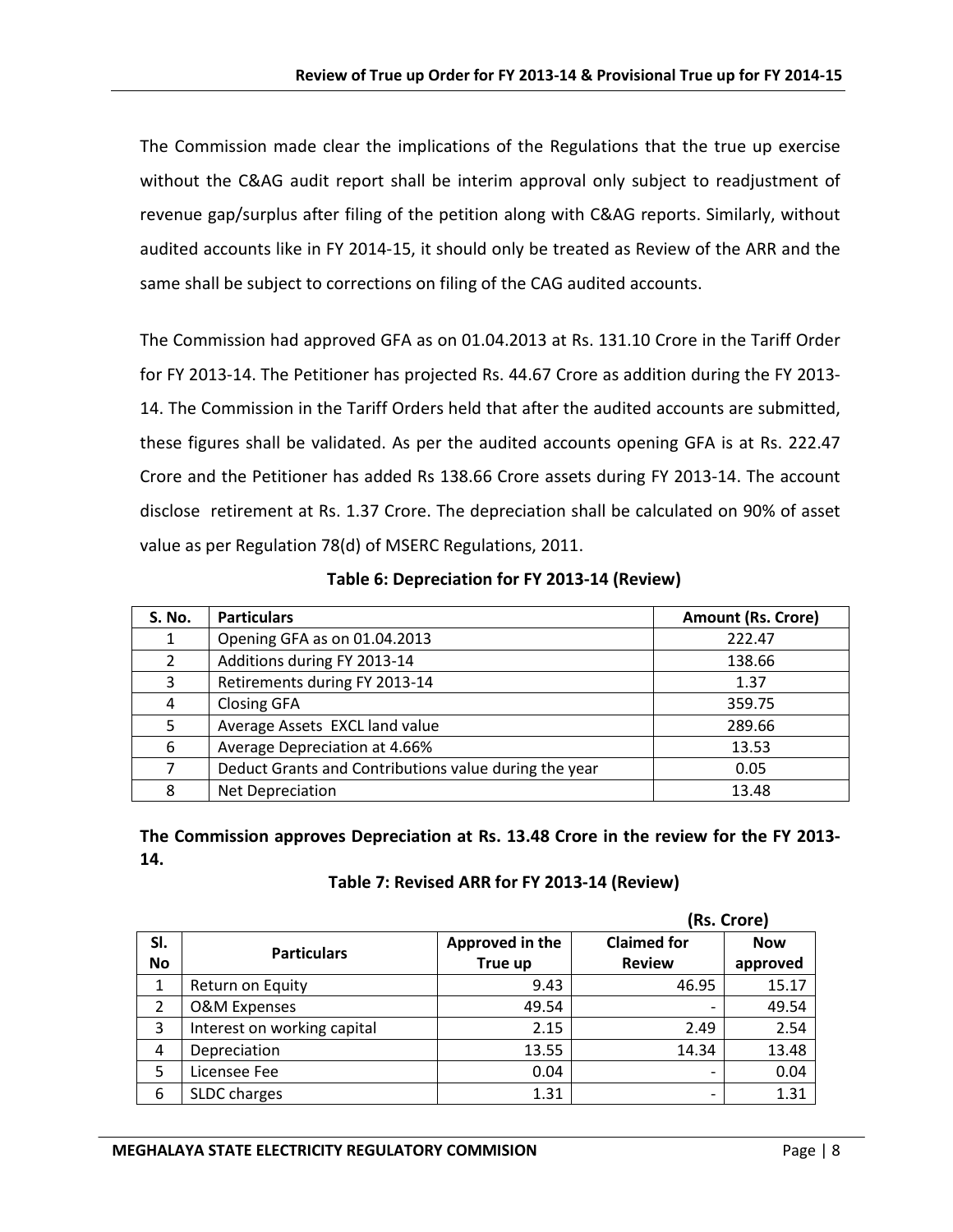| SI.       | <b>Particulars</b>               | Approved in the | <b>Claimed for</b> | <b>Now</b> |
|-----------|----------------------------------|-----------------|--------------------|------------|
| <b>No</b> |                                  | True up         | <b>Review</b>      | approved   |
| 7         | <b>Gross ARR</b>                 | 76.02           |                    | 82.08      |
| 8         | Less: SLDC ARR                   | 2.62            |                    | 2.62       |
| 9         | Less: Other Income               | 4.45            |                    | 4.45       |
| 10        | <b>Net ARR</b>                   | 68.95           |                    | 75.01      |
| 11        | Revenue from Transmission Tariff | 62.56           |                    | 62.56      |
| 12        | <b>Net Gap (Surplus)</b>         | 6.39            |                    | 12.45      |

#### **II. Provisional Review for FY 2014-15**

#### **Return on Equity**

#### **Petitioner's submission**

Similar to FY 2013-14, the Hon'ble Commission has not considered the Equity Capital pending allotment as per the balance sheet of MePTCL for the purpose of computation of Return on Equity. The Return on Equity as computed by the Petitioner based on their Statement of Accounts is as follows:

**Table 8: Interest on Equity Capital for FY 2014-15 (Rs. Crore)**

| <b>Particulars</b>            | <b>Actual of MePTCL</b> |
|-------------------------------|-------------------------|
| Equity considered for true up | 367.51                  |
| RoE (%)                       | 14%                     |
| Return on Equity              | 51.45                   |

The Petitioner prays to the Honorable Commission to kindly allow the claims for Return on Equity.

#### **Commission's order and analysis**

The Commission had approved Return on Equity at Rs. 9.43 Crore in the Tariff Order of FY 2014-15 considering the equity held with the integrated utility (MeSEB/MeECL) at Rs.202 Crore divided equally among all three utilities.

The Commission made clear the implications of the Regulations that the true up exercise without the C&AG audit report shall be interim approval only subject to readjustment of revenue gap/surplus after filing of the petition along with C&AG reports. Similarly, without audited accounts for FY 2014-15, it should only be treated as Review of the ARR and the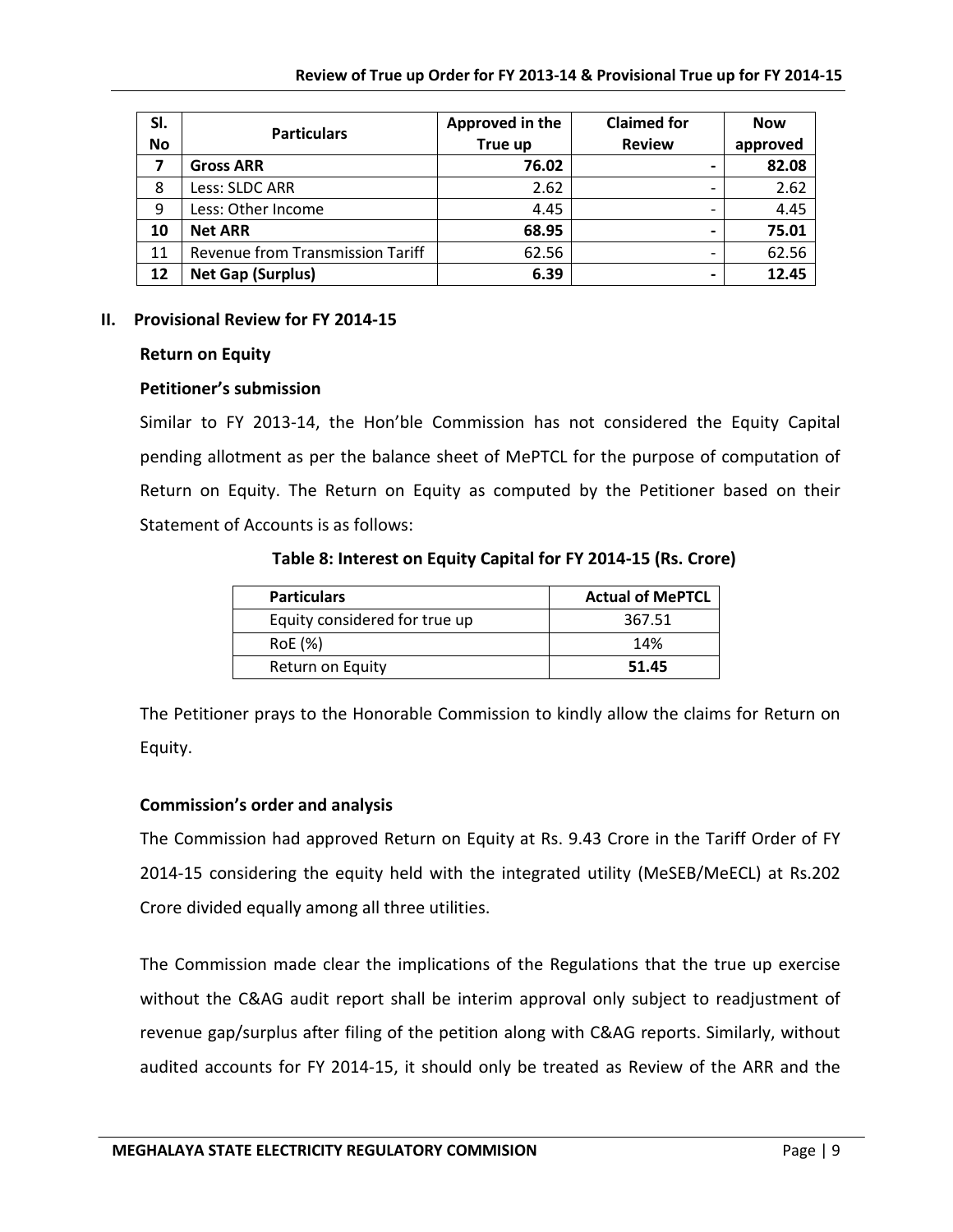same shall be subject to corrections on filing of the audited accounts. The Licensee shall file the petition as per the directions of the Commission along with C&AG audit report.

The claim of the licensee for equity capital projected for review at Rs. 367.51 Crore for FY 2014-15 does not correspond with the GFA held on 01.04.2014 at Rs. 359.76 Crore.

The Commission would like to refer to the APTEL judgement dated 17.12.2014 in Appeals No. 142 and 168 of 2013 between Mawana Sugar Ltd Vs PSERC and others. According to the APTEL findings the State Commission is not bound by the Transfer Scheme and the Audited Accounts. *"38. Admittedly, the Transfer Scheme as notified by the State Government is not under challenge. However, the State Commission is authorized to carry out a prudence check of the balance sheet. This Tribunal in the past has held that the State Commission is not bound to accept the figures as given in the audited balance sheet in to and can determine the return on equity and other expenses after prudence check. In this case, there was no induction of fresh funds and the equity as on the date of transfer has been increased from Rs. 2946.11 crores to Rs. 6687.26 crores. The increase as explained by PSPCL in their letter dated 26.2.2013 is on account of treating the consumer contribution and grants and subsidies towards the capital assets as standing in the audited accounts of the Electricity Board as equity. In our opinion, the State Commission should have allowed return on equity on the actual equity of Rs. 2946.11 crores to be apportioned to PSPCL and PSTCL."*

The Commission in the circumstances considers as per the Books of Accounts the equity capital shall be computed on the Gross Fixed Assets and additions during the year to be compliant with the requirement of Regulations.

Accordingly, the GFA is considered at Rs. 359.76 Crore as on 01.04.2013, as appeared in the balance sheet. Equity capital at 30% of GFA at the end of FY 2013-14 works out to Rs. 110.80 Crore.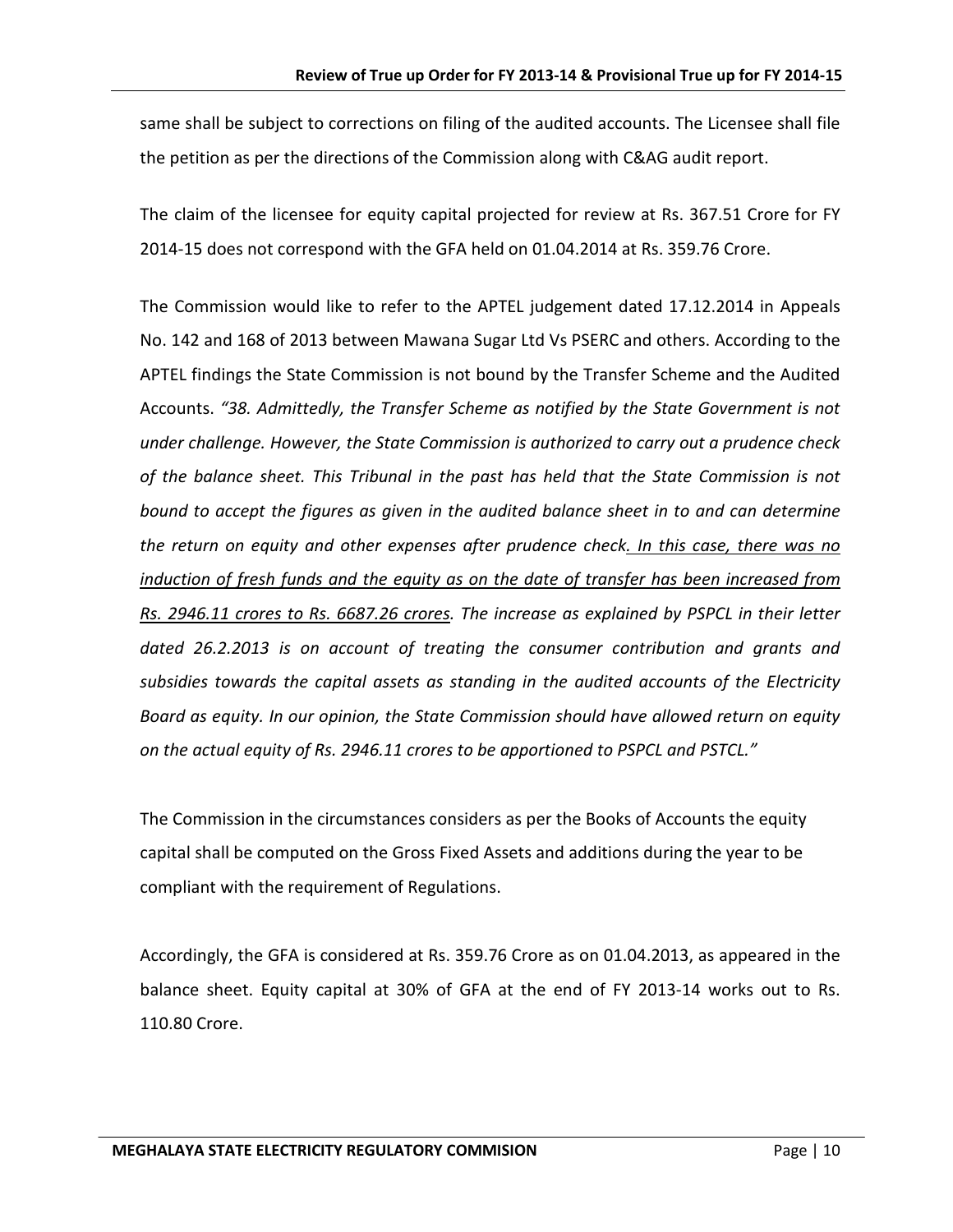Accordingly, the equity capital and Return on Equity capital is computed in the Table below:

| GFA As on 01.04.2014          | 359.76 |  |  |
|-------------------------------|--------|--|--|
| Additions during FY 2014-15   | 4.60   |  |  |
| <b>Closing GFA</b>            | 364.36 |  |  |
| 30% equity capital on the GFA | 107.93 |  |  |
| 30% of GFA additions          | 1.38   |  |  |
| <b>Closing Equity Capital</b> | 109.31 |  |  |
| Average Equity                | 108.62 |  |  |
| Return on equity at 14%       | 15.21  |  |  |

**Table 9: GFA-Equity- Return on Equity (Rs. Crore)**

**The Commission approves Rs. 15.21 Crore towards RoE in the review Provisional True up for the FY 2014-15.**

### **Employee Expenses**

### **Petitioner's submission**

MePTCL, in its true up petition has submitted its employee expenses for FY 2014-15 as Rs. 49.40 Crore inclusive of  $1/3^{rd}$  of the employee expenses of the Holding Company, MeECL. However, it may be noted that the Honorable Commission has erroneously considered this amount to be Rs. 46.19 Crore and has approved the same for provisional true up. In this regard, the relevant excerpt from the Tariff Order is given below:

*"The Commission considers that the O&M expenses are unavoidable and apportionment MeECL expenses as per the Tariff orders are payable through Tariff Orders.* 

*The Commission considers O&M Expenses as per the accounts at Rs. 54.19 Crore for provisional True up for FY 2014-15."*

As such, the Hon'ble Commission has stated that it is allowing the total O&M expenses including employee expenses based on accounts. However, the figure for employee expenses considered by the Hon'ble Commission as Rs. 46.19 Crore, is not matching with the account figures of Rs. 49.40 Crore. It is also important to note that during the calculation of interest on working capital for FY 2014-15, the employee expenses have been considered as Rs. 49.40 Crore instead of Rs. 46.19 Crore.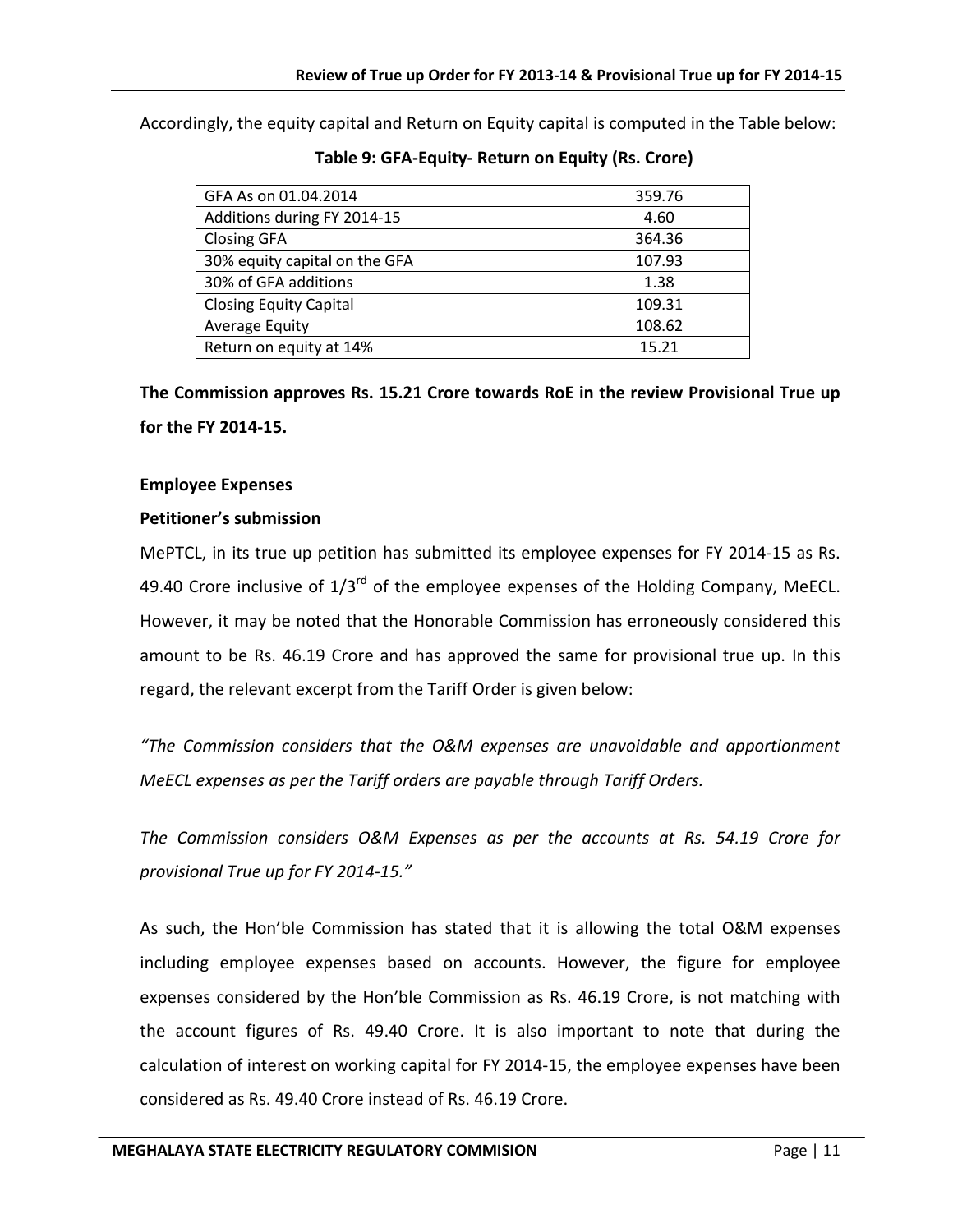The Petitioner humbly requests the Honorable Commission to kindly review and rectify the error.

#### **Commission's analysis and orders**

The Commission had approved O&M expenses provisionally at the previous year 2013-14 level. As per the unaudited statement of Accounts, employee cost reported at Rs. 46.19 Crore which includes Rs. 28.79 Crore for MeECL, R&M Expenses reported at Rs. 2.71 Crore and A&G Expenses reported at Rs. 3.24 Crore vide note 20, 21 and 22 respectively. The Employee Expense includes 1/3rd Share of MeECL.

The Commission considered the true up for FY 2014-15 as provisional in the absence of audited accounts.

The Commission considered that the O&M expenses are unavoidable and apportionment of MeECL expenses as per the approvals are payable through Tariff Orders.

The Commission considers O&M Expenses as per the accounts at Rs. 54.19 Crore for provisional True up for FY 2014-15 and requires no change for the present. The Error as observed by the Licensee was on account of typographical mistake, the correct number may be read as Rs. 54.19 Crore. Consequential variations in the working capital are now rectified and revised.

|             |                                                             | (Rs. Crore) |
|-------------|-------------------------------------------------------------|-------------|
| SI. No      | <b>Particulars</b>                                          | Amount      |
| 1           | O&M, Expenses for 1 month (Rs. 42.62 Crore/12)              | 3.55        |
| $2^{\circ}$ | Maintenance & Spare at 1% of opening GFA<br>escalated at 6% | 3.82        |
| 3           | Two months receivables (Rs. 75.71 Crore/12) x 2             | 12.62       |
| 4           | Working capital Requirement                                 | 19.99       |
| 5           | Interest at 14.75%                                          | 295         |

**Table 10: Revised Computation for Interest on Working Capital FY 2014-15 (Review)**